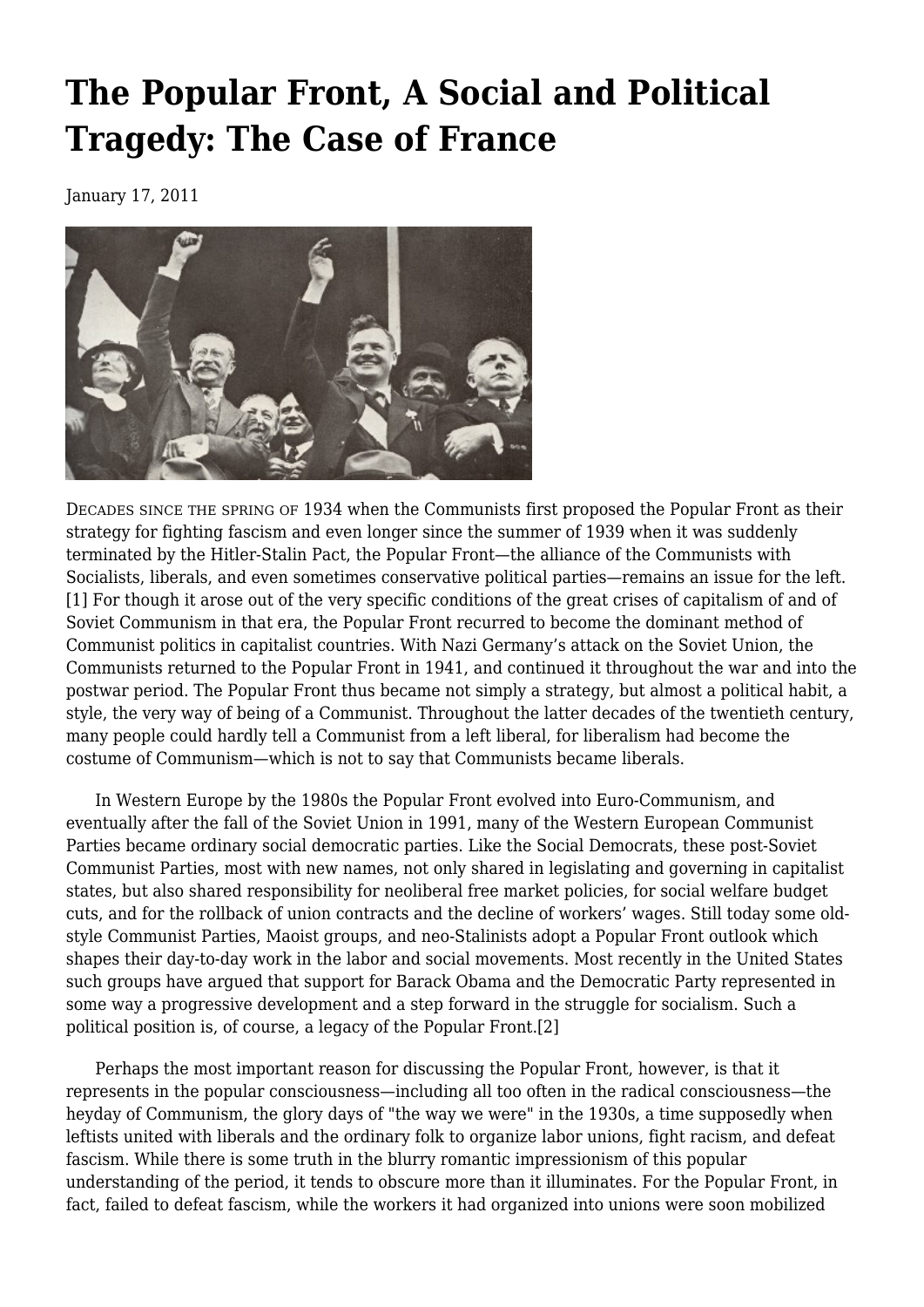under their national flags to fight and die by the millions in a second great war to divide the planet between imperial powers, while at the same time in the Soviet Union the hope of socialism congealed into Communist totalitarianism. The Popular Front thus represented a tragic defeat for the working class, not a victory. Yet the myth remains, and for that reason, it is important to reexamine this storied moment in the past as we organize to meet the challenges of the present and to move forward into the future. For, contrary to what the legend might suggest, the Popular Front, that is, the left-liberal alliance justified in terms of the ultimate victory of socialism, does not represent the way forward.

# **An Overview of the Period**

DURING THE EARLY1920S the Communist International, then still led by Vladimir Lenin, promoted throughout Europe, where revolutionary possibilities still seemed greatest, the strategy of the united front among workers, labor unions, and working class organizations, anarchist, Socialist, and Communist, in order to build the forces for revolution. The united front was a strategy to both build workers' power and, through joint action and frank criticism of the party's allies, to win workers from reformist leadership to revolutionary leadership under the Communist Party.

 With Lenin's death in 1924 and the rise to power of Stalin by 1927, the Communist International was put through a series of dramatic and wrenching shifts. The shifts in the Communist Party strategy between 1927 and Stalin's death in 1953 form the context for understanding the place of the Popular Front in Communist thinking.

- First, in the Third Period from 1928-1934, the Communists gave up the united front and began to characterize the labor and socialist parties as "social fascists." The Communists, arguing that the Socialists were as great an enemy as Hitler, not only refused to cooperate with the Socialists but also fought them politically and sometimes physically. In Germany, this Communist strategy succeeded in dividing the Communist and Socialist labor movements and opened the door to Hitler, to the holocaust, and to World War II.
- Second, suddenly reversing their position, in the Popular Front period from 1934 to 1939 the Communists created a political alliance not only with labor unions and Socialists, but also with petty bourgeois and bourgeois political parties—and eventually with any anti-fascist party. The result was the subordination of the left and the labor movement to capitalist parties everywhere, leading to working class defeats in France and Spain where fascism took power and to reform movements which were quickly institutionalized in countries like Mexico and the United States.
- Third, in August of 1939, the Soviet Union shocked the world by entering into an alliance with Hitler's Nazi Germany, with the two great powers dividing Poland between them. The Communist International simultaneously terminated the Popular Front, subordinating Communist politics to the Communist-Nazi alliance. Everywhere the Communist Party declined in membership while much of the left became disoriented by the sudden shift.
- Fourth, after being attacked by Germany in 1941, the Soviet Union just as suddenly returned to its Popular Front policies—only now often in the form of governments of national unity to win the war. The Communists suppressed their criticism of great power imperialism, subordinated the struggles of ethnic and racial minorities to the effort to win the war, and joined in no-strike pledges that sacrificed the wages and conditions of labor for the duration. The war also provided the context for the institutionalization of the industrial labor unions and the conversion of their once militant leaderships into bureaucratic business unions.
- After World War II, the Communist continued the Popular Front, only now using it a democratic façade for the Soviet Union's conquest of the nations of Eastern Europe. At the same time in France and Italy, as part of the postwar settlement, the Communists worked with the capitalist parties in Liberation governments to contain and to dampen revolutionary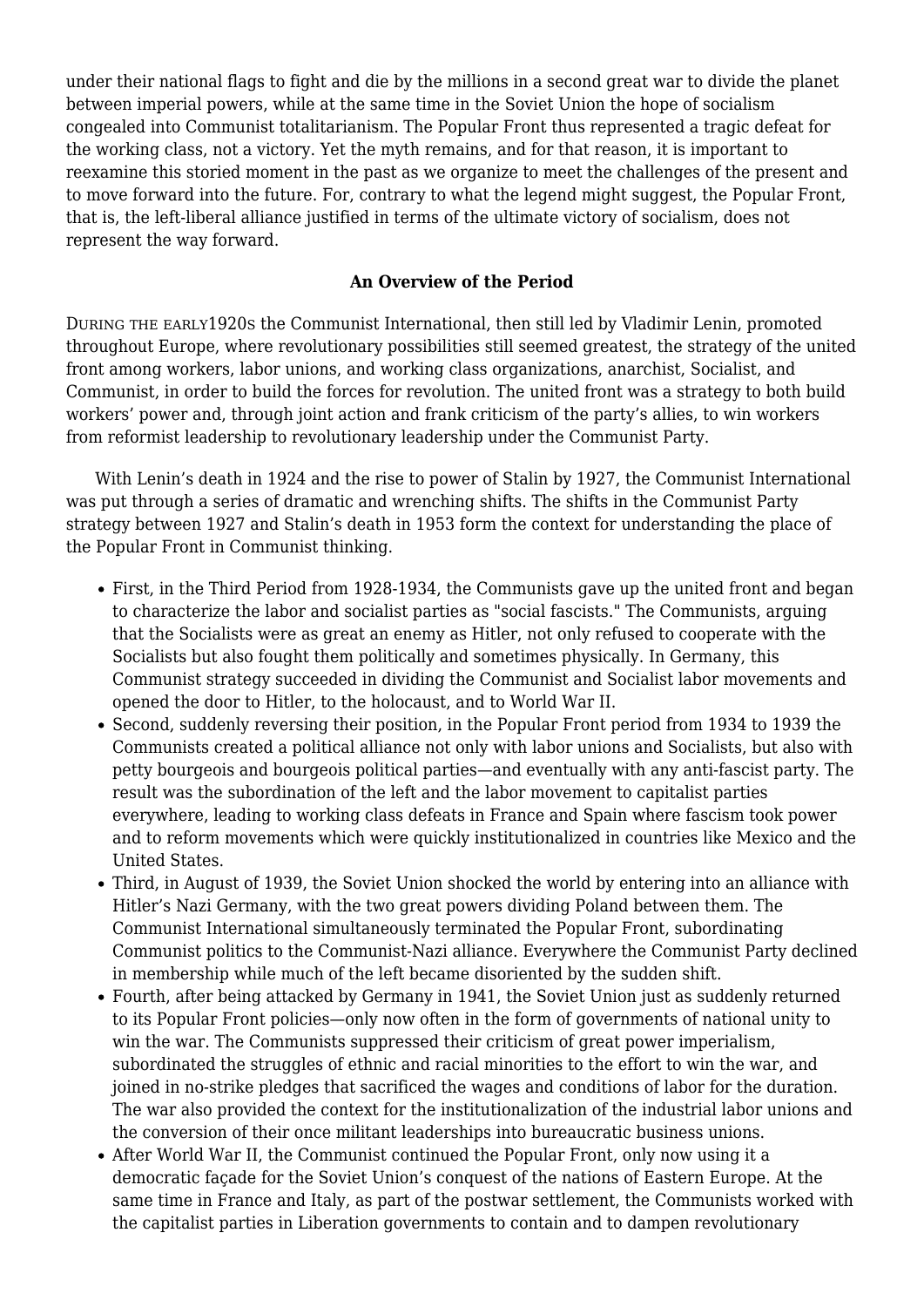movements in those countries.

- Meanwhile in Russia, Stalin's counter-revolution of 1927-1937 not only eliminated the Old Bolshevik revolutionaries in the notorious show trials, it also took the lives of millions of peasants in the collectivization of agriculture, and through its forced march to industrialization oppressed and exploited millions of workers. The Soviet victory over the Nazis in World War II consolidated Stalin's personal dictatorship and, more important, it institutionalized the bureaucratic Communist or bureaucratic collectivist totalitarian system of the Soviet Union.
- Consequently, the postwar decolonization movement, rather than finding leadership in a democratic, revolutionary and international socialism, was guided by Stalin and the Soviet Union. In the former colonial nations—China, Vietnam, Korea—Stalinist-style Communist Parties led successful national revolutions that rid themselves of Western imperialists, but then created new one-party Communist states. Moreover, Stalinist-style government, forcedmarch modernization, and command economies became the dominant model for third world countries throughout Africa and Asia, with disastrous results nearly everywhere.

 At the center of this world historic tragedy was the destruction of the European working class and socialist movement, which had been born in the revolutionary upheavals of the mid-19th century and which had grown to maturity in the first third of the 20th century, only to be obliterated in the 1930s and 1940s by Stalin's murder of the Russian Bolshevik revolutionaries, by Mussolini's, Hitler's, and Franco's destruction of the Communist and Socialist Parties and anarchist organizations in Italy, Germany, and France. Finally, of course, the European Jewish holocaust and the slaughter of World War II took the lives of millions of people, many of whom had been class conscious workers who had formed the great body of the labor movement. The Stalinist Communist Party of the 1930s succeeded in destroying the European revolutionary labor movement and with it the hopes for socialism for generations.

 Surprisingly for those out of the Communist party tradition, the Communists' role in the period apparently poses no problems. As a prominent Canadian Communist leader told me in a recent debate, "the proof of the pudding is in the eating," and he went on to explain that the Popular Front proved to be successful, resulting in the defeat of Fascism and Nazism, in the expansion of the Soviet system to Eastern Europe, and in the post-war anti-colonial movements.[3] The folksy pudding metaphor used to describe the agony of the era suggests that Stalin was a hero after all, that Soviet Communism was a success, and that a bright future lies in that dark past. This is the outlook of Voltaire's Dr. Pangloss, that "things are for the best in the best of all possible worlds" and Hegel's view that "whatever is, is right." What happened, we are told, had to happen and was for the best, even when we know that millions died unnecessarily in the process, when other alternatives existed which might have changed history, and when the results produced the monstrous Fascist, Nazi, and Stalinist states, while leaving capitalism to continue to produce new horrors. We challenge this conservative, uncritical, and ultimately unconvincing and cynical view of such a complex period by looking here at the Popular Front and the role of Communists in the Front period (1934-1939) in France.[4]

# **The Crisis of the 1930s in Europe**

THE WORLD CRISIS OF CAPITALISM which had begun with World War I was followed by the economic crisis of the early 1920s, and then by the Crash of 1929 and the Great Depression of the 1930s. This prolonged and painful crisis brought much of Europe to a boiling point three times, once in the late 1910s, again in the mid-1920s, and finally a third time in the mid- to late-1930s. Revolutions in Russia, Germany, Austro-Hungary, and the Ottoman Empire overthrew monarchs and brought republican government (of varying degrees of democracy) to the latter three, while they brought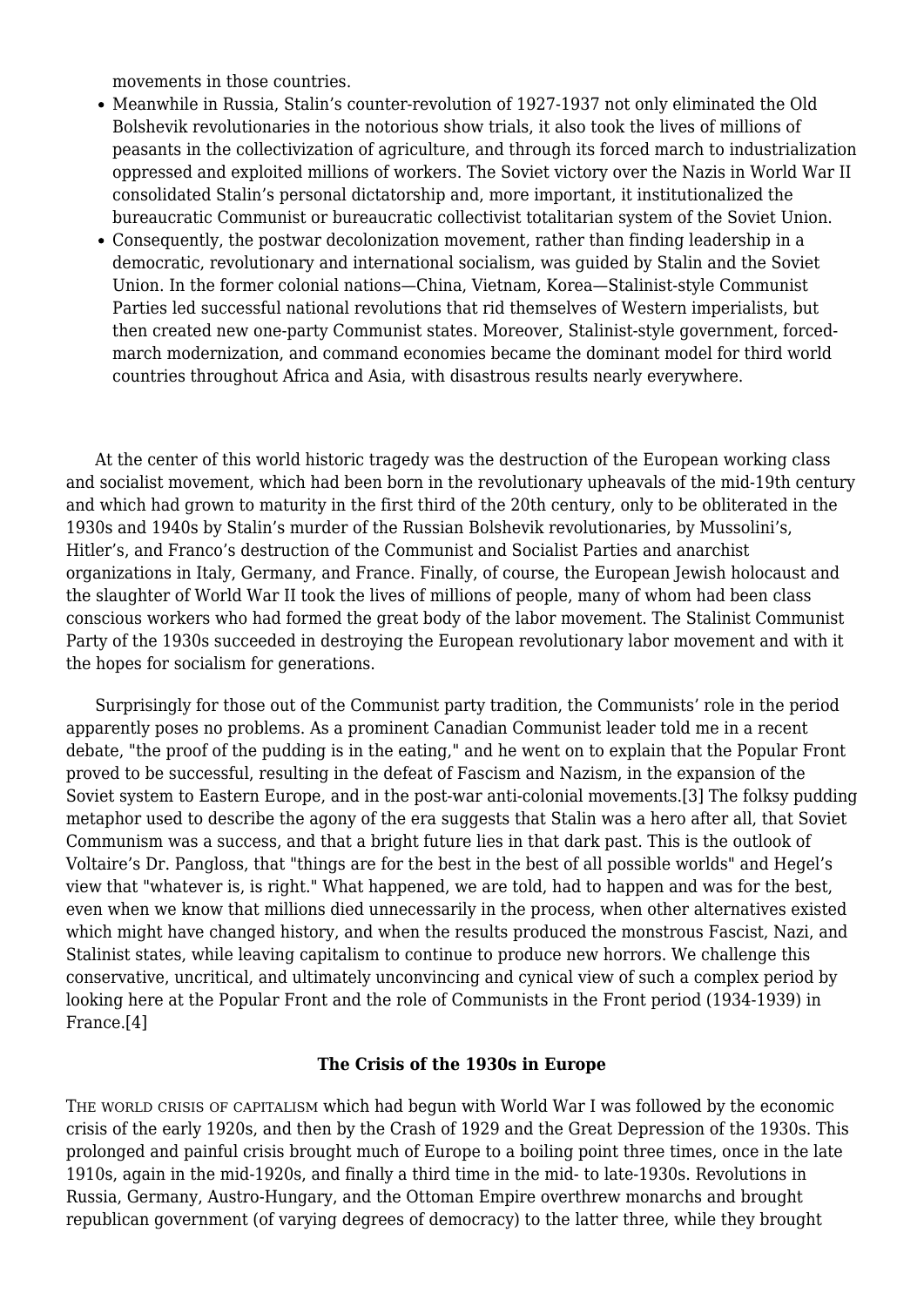socialist revolution to Russia. The wars and revolutions that had shattered the old Europe and the postwar economic crises kept the pot boiling. For two decades, from 1914 to 1934, Europe was ripe for socialist revolution.

 The mid- to late-1930s in Europe was a period of enormous popular struggle and resistance from Austria to Spain, accompanied at different times and in various places by peasants' strikes and land seizures, workers' strikes and factory occupations, armed resistance of the laboring classes, and even attempts at revolutionary seizures of power on a regional or local level. Europe—except for Fascist Italy and Nazi Germany—was a cauldron that roiled and seethed and threatened at times to boil over and blow the lid off capitalism.

 The recurring crises of the 1910s to 1930s produced more than one generation of socialist and anarchist revolutionaries. Many had been inspired by the Russia Revolution of October 1917. Despite the Stalinist counter-revolution in the Soviet Union and the rise of Mussolini in Italy and Hitler in Germany, revolution still remained a possibility as demonstrated most clearly in Spain. Certainly in the 1920s and into the 1930s many Socialist, Communists, and anarchists believed that the way to stop fascism and to prevent the rise of new fascist political movements was through workers' revolution. This strategic vision would be ended with the coming of the Popular Front, as Communists argued that only by preserving and strengthening capitalist states allied with the Soviet Union could fascism be stopped.

#### **Why the Popular Front?**

WHAT EVENTS LED TO THE RISE of the Popular Front? What had changed to lead the Communists to adopt this new strategy? The Popular Front, was a result of both striving in the workers' movement and of Communist policy which was ultimately determined by the Soviet Union's foreign policy as directed by Joseph Stalin. How did these two forces then—the needs of the workers' movement and Soviet foreign policy—shape the Popular Front?

 First, the Communist Party's Third Period theory of "social fascism," which it carried out from 1928 to 1935, had proven disastrous. By not only refusing to ally with the Social Democrats, but actually frequently battling them, occasionally in alliance with the Nazis, the Communists had opened the door to Hitler. Second, the Nazis' surprisingly rapid conquest of political power immediately raised the possibility of a German war against the Soviet Union, forcing Stalin to seek new allies to protect his nascent bureaucratic state. In particular, he now wanted an alliance with France and England. Third, in France, as in other countries where fascism had not yet come to power, ultra-right and fascist groups began to become bolder and to take to the streets. The working people of other nations were horrified with the prospect of fascists coming to power in their own countries as they had in Italy and Germany.

 The European working classes, reading the handwriting on the wall, began from below to move, demanding unity on the left and a struggle against fascism both in their own countries and internationally. The working class desire for unity in the early 1930s initially conflicted with the Communist Party's opposition to an alliance with the Socialists and with the Socialist and Catholic labor unions. Working people in many European countries, however, now desperately wanted an alliance between Communist and Socialist Parties to stop Hitler. They wanted something like a return to the Communist Party's policy of a United Front, that is, an alliance of the left and the labor movement. Stalin would turn these movements from below in another direction.

 While workers sought unity to fight fascism, Stalin had his own reasons for the Popular Front, and they were complex. He may be said to have adopted the Popular Front as the strategy for the Communist International for three reasons.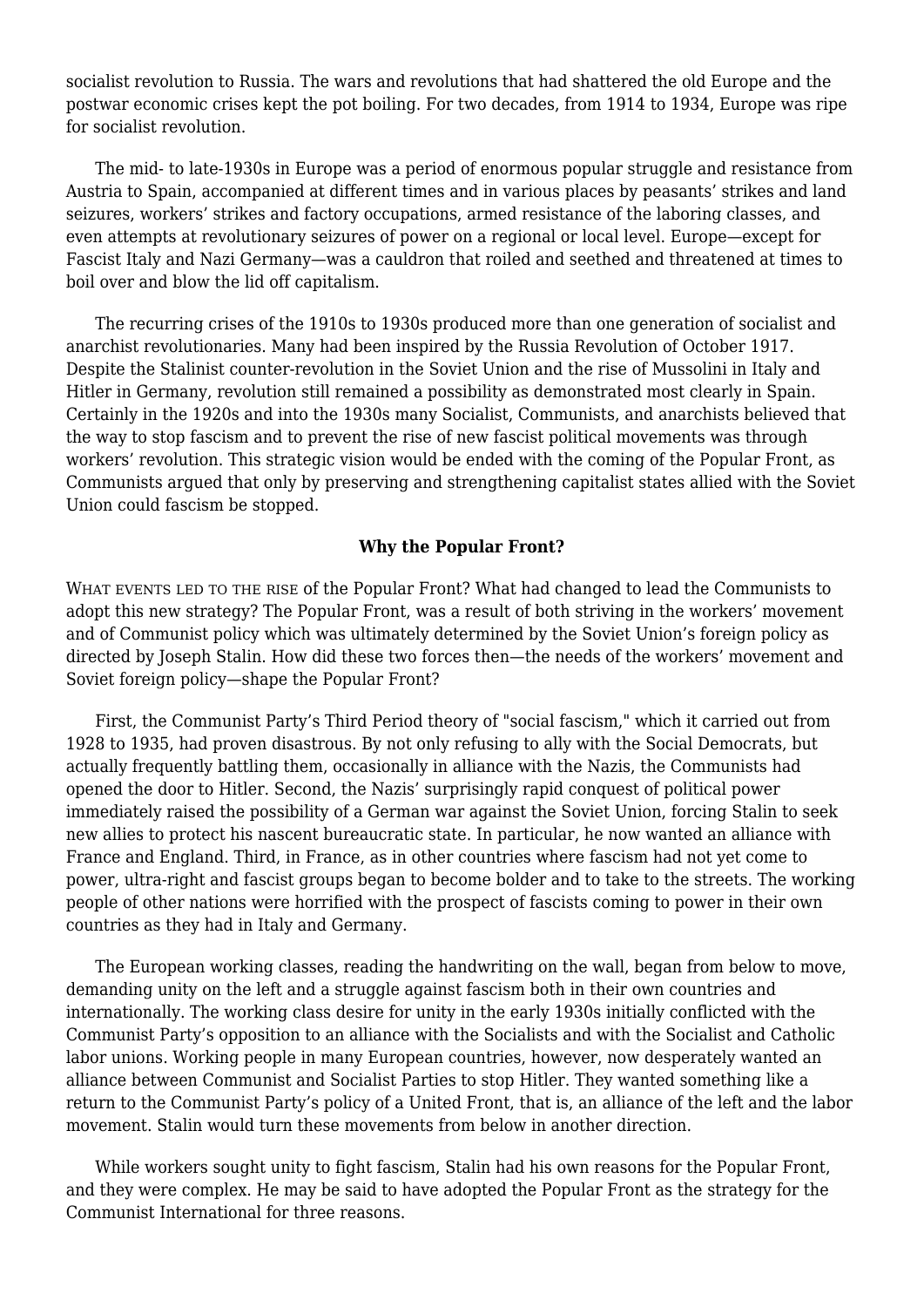- First, the Popular Front was developed to defend the Soviet Union and its new bureaucratic ruling class. Stalin saw the Soviet Union, still threatened from within by the remnants of the revolutionary Communist left and also by peasant resistance to the forced collectivization of agriculture, now threatened from without by Hitler's Nazi Germany.
- Second, Stalin had an interest in assuring that the Communist International, as an instrument of Soviet foreign policy, would continue to be a major force (in some countries the dominant force) in the labor movement. Stalin's International, therefore, had to take the initiatives to prevent the rise of competitors, particularly competitors on the left.
- Third, Stalin recognized that, should the labor movement escape the control of the Communist Party, socialist revolution in Europe would also potentially threaten the Communist Party's rule and his dictatorship in Russia. Therefore, the Communist International, in order to maintain its hold on the working classes of Europe, put forward the Popular Front as a part of what it claimed was a broader revolutionary strategy to achieve socialism.

 For Stalin, the foreign policy issues were overriding. Faced with Hitler and Nazi Germany, Stalin wanted "collective security," that is, an international alliance of the Soviet Union with Great Britain and France.[5] He recognized, however, that he could not reach a collective security agreement as long as the Soviet Union, the Communist International, and the national Communist parties were perceived as a revolutionary threat to capitalism. It was this that led him to seek to transform the old policy of the United Front—that is, an alliance between working class parties—into the Popular Front—that is, an alliance of the working class parties with radical (petty bourgeois) and capitalist parties opposed to Fascism-Nazism in Europe.

 Though France and Soviet Russia had already reached a non-aggression pact in 1932, Stalin was keen on turning that agreement into a mutual defense treaty. But such an international treaty could be negotiated only if there were liberal or social democratic governments in France and the other remaining European democracies; consequently it was necessary to create a Communist alliance with both Socialist and liberal capitalist parties in the Western European countries. To achieve an alliance with such capitalist parties within the context of bourgeois electoral politics, however, it was necessary for the Communist International and its affiliated parties to give up calls for revolution, and, beyond that, to become (in this specific context) the defenders of private property and of the state, especially when challenged by revolutionary socialists on the left.[6] We turn now to see how the Popular Front alliance of Socialist and Communist parties with capitalist parties affected the left and the labor movement in the case of France.

# **The Popular Front in France**

FRANCE WAS IN THE 1930S A MAJOR CAPITALIST POWER and the center of a vast empire that stretched from the Middle East and Africa to Southeast Asia and to the Caribbean. While some 40 million French enjoyed political democracy at home, authoritarian colonial governments ruled tens of millions abroad. Within France itself conservative and liberal capitalist parties were sometime challenged and sometimes supported by various socialist currents. The Great Depression and the crisis of the thirties created new pressures on French capitalism and its democracy leading to dramatic fluctuations and sudden shifts in politics.

 During the period of post-war crisis, France was governed during the 1920s and 1930s by various governments from the left and from the right, with the "coalition of the left," that is the alliance of the Radicals and the Socialist Party, elected in 1924 and again in 1932. The Radicals were a party of the petit bourgeoisie, that is, of small business, whose politics ranged widely from left to right. The rightwing Radical Édouard Daladier led the government in 1933 and 1934, and as the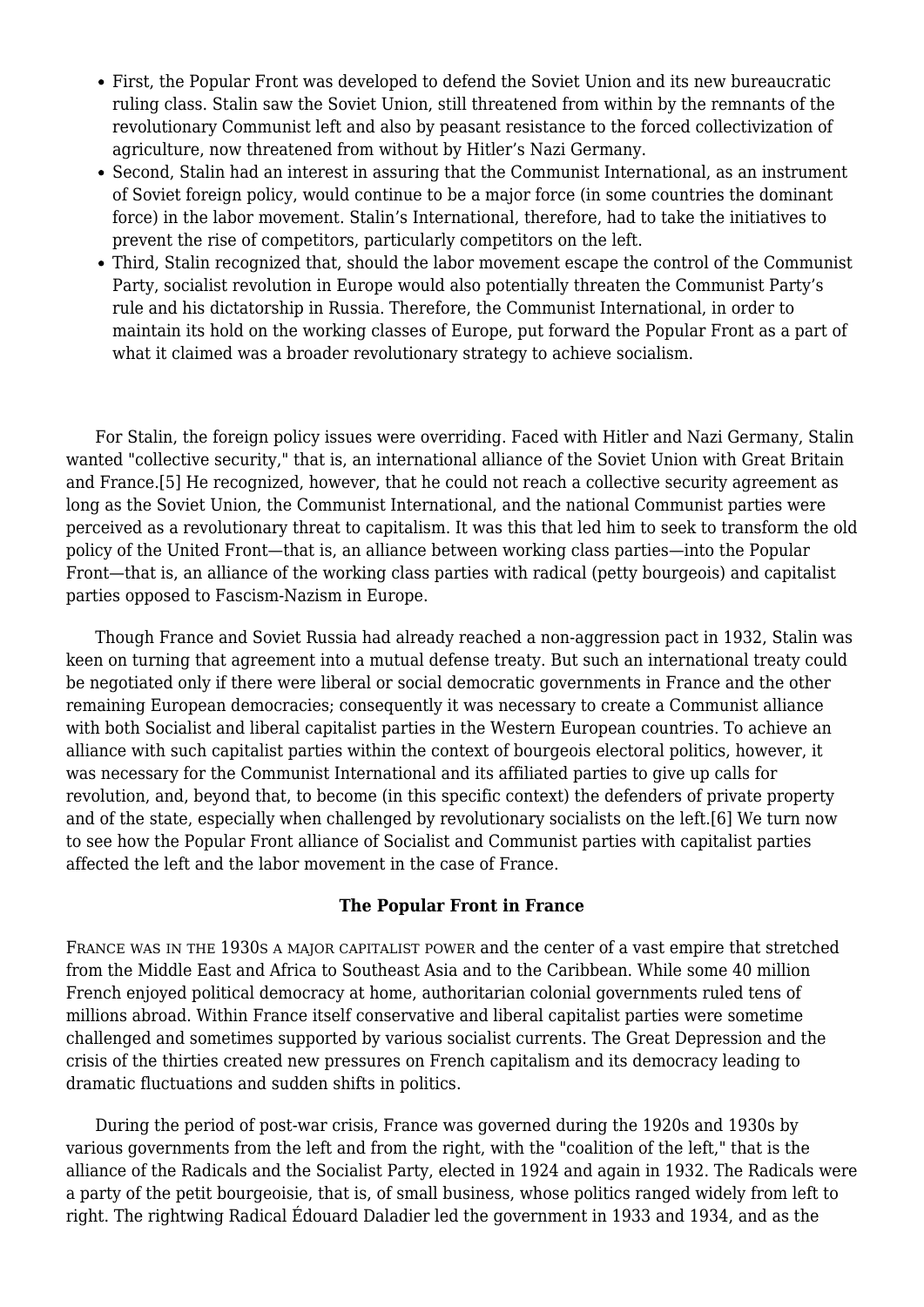economic crisis deepened, the far right grew and became more audacious. The fascist riots of 1934 provoked the political crisis in France that precipitated the creation of the Popular Front.

 The French Communist Party represented a small yet significant force in France in the early 1930s with the social make-up, as well as the reputation and the image which allowed it to play a leading role. While not nearly as large as the Socialist Party, the Communist Party had since its founding in 1920 been the organization that attracted revolutionaries coming out of the anarchist, anarcho-syndicalist, and various socialist traditions. In 1922 the Communist Party had 79,000 members compared to the Socialist Party's 178,000, but in 1928, though its membership figures had fallen, it had won 11 percent of the vote, 1,064,000 to the Socialists' 1,698,000.[7] The ultra-left sectarianism of the Third Period of 1928 to 1934 reduced the party's influence in the working class and society, and its membership declined to about 40,000 by 1930.[8] The Communists remained nevertheless, the revolutionary working class party of France. Many workers still saw the Soviet Union as a workers' state and the Communists as the revolutionary workers party. Worker militants looked to the Communists to take the initiative.

 The conditions called for action. With the onset of the Great Depression and particularly with the coming to power of Hitler in Germany in 1933, rank-and-file Communists, Socialists, and many others in French society wished to build the working class and popular unity necessary to confront both Hitler, as well as the danger of the rise of fascism in France, which seemed a real and immediate danger after the 1934 rightwing riots. Consequently, Stalin's Popular Front would exert a powerful influence on the labor movement, society, culture, and politics.

 The Popular Front's initial attraction then was the idea of unity, of a workers' front and a broader peoples' front against fascism. The Popular Front, at first as a kind of labor and left coalition, proved capable of attracting not only workers and peasants, and their unions and leagues, but also the lower middle classes. Such a united front of labor organizations was not, however, what Stalin and the Communists envisioned. They sought an alliance not only with labor parties and among workers, but also with the parties of the French capitalist class.

# **Unity in the 1934 General Strike and Demonstration**

EVEN BEFORE THE POPULAR FRONT found its full political expression, the Socialist Party, the General Confederation of Labor (CGT), the Communists and their much smaller United General Confederation of Labor (CGTU), as well as the Radical Party's middleclass followers, came together action in the streets. After rightwing riots in Paris on February 6, 1934, the Socialist Party and the CGT called for a general strike and street demonstrations, and while the Communists did not formally join the coalition that issued the call, they did mobilize their members and supporters.

 The February 12 general strike—the first successful general strike in French history—was almost everywhere a complete triumph as were the protest demonstrations that accompanied it.[9] In Paris where the largest march and rally took place, some in the SP and the CGT feared the Communists might not join the protest, or might even organize a counter-demonstration or an attack on the Socialists and trade unionissts as had happened in the past, but, like the strike, the Paris demonstration of 1934 was a triumph of unity.[10] The great strikes and demonstrations of February 1934 laid the basis among the workers for the political alliance among the unions and the parties.

 Unity at all levels became the watchword. The CGT and the Communist CGT-U negotiated the reunification of the labor movement in 1935. After much negotiation, the Socialists, Communists, CGT, and the Radical Party and organizations of the petty bourgeoisie also joined together on July 14, 1935 in a political alliance, the Popular Front, based on a social democratic "minimal" program. During the negotiations, the Communist Party had worked to shape a program more moderate in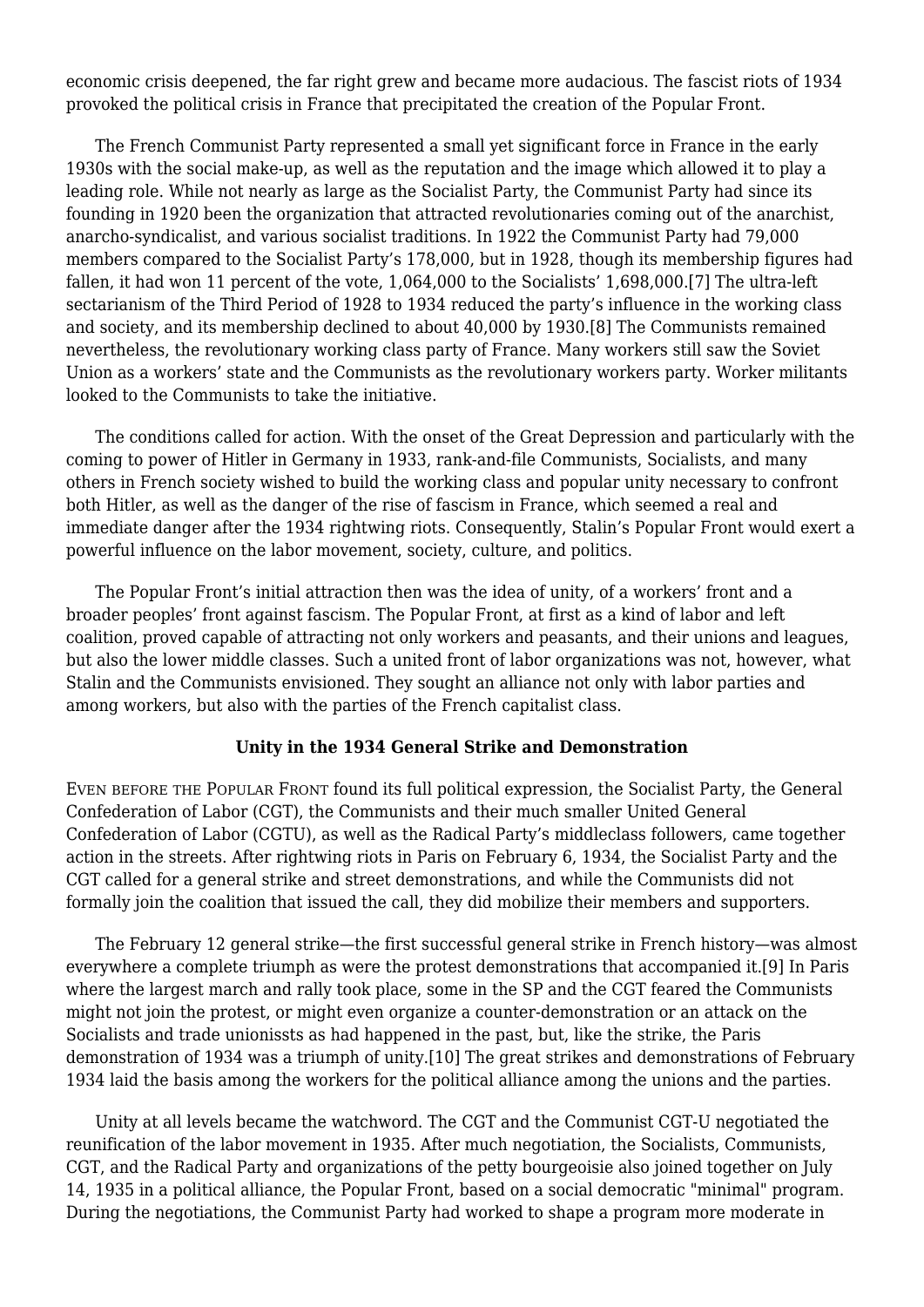character than others on the left would have liked. The Socialist Party took positions rhetorically to the left of the Communists, calling for a general nationalization of industry, while the Communist program of September 1935 called only for the nationalization of the great monopolies.[11] The Socialists' apparent leftism on this question and the Communists' moderation represented a jockeying for position in an attempt to attract a radicalizing working class while at the same time maintaining an alliance with the Radicals, the petty bourgeois party, and possibly other parties to their right.[12]

 In the national elections of May 1936, the alliance of the Communists, Socialists, and Radicals won a majority and formed a Popular Front government with Léon Blum, leader of the Socialist Party as prime minister. The Communists supported the Popular Front government, but declined to participate in the cabinet, as much out of a desire to avoid alienating the Radicals and others to their right as out of a desire to protect their revolutionary credentials on the left.

#### **The Strikes of June 1936**

ENCOURAGED BY THE REUNIFICATION of the CGT and CGTU and by the Popular Front's victory in the election, hundreds of thousands of workers struck in factories and other workplaces throughout France in May and June of 1936. While usually described as a "spontaneous" workers' movement, the strikes were in reality organized by rank-and-file shop floor militants from the CGT and the Communist Party. The Communist Party had been building toward a large strike through organization and mobilization since 1934, in an attempt to establish itself through a mass action as the voice of labor in the Popular Front coalition. But the Communists could not have been successful without the support of a layer of skilled workers and shop floor militants in the plants. This Communist inspired rank-and-file rebellion led to a national strike wave in the form of factory occupations.[13]

 While the strikes began in the provinces, they soon spread to Paris, and, while strongest in the largest factories, the strikes quickly spread to every sort of manufacturing establishment and then to many other businesses. Before the strike wave was over there were 12,142 strikes involving 1,831,000 strikers, and of those more than 12,000 strikes, about 9,000 involved the occupation of the factory.[14] The June 1936 strikes represented a national working class movement, a workers' uprising in the factories. Democratically controlled by rank-and-file workers in the plants, the strikes had the potential to turn France upside down. For the Communists, now committed to a political alliance with the capitalist parties and to strengthening the French government, such a prospect was unthinkable.

 The Communists and the Socialists, fearing that the strike could get out of hand and jeopardize political relations with the Radicals, worked to restrain the strikes and to keep them from spreading. Maurice Thorez, head of the French Communist Party, made his famous statement that, "one must know how to end a strike." The Communist call for an orderly end to the strike became the leitmotiv for the entire period.[15] Party and trade union leaders proposed moderate goals, and worked to keep the strikes within the limits of the capitalist system and its political framework.[16]

 The Communists—whose role in the labor movement had grown significantly since the reunification of the CGT and CGTU—proved to be shrewd and subtle in controlling the strikes, bringing them to an end, and together with their political partners in the Socialist and Radical parties, playing the role of arbiter between the workers and the employers and government. As the best history of the Popular Front and the strikes of 1936 puts it:

To retake leadership of the movement, it was necessary to put oneself at the head of it;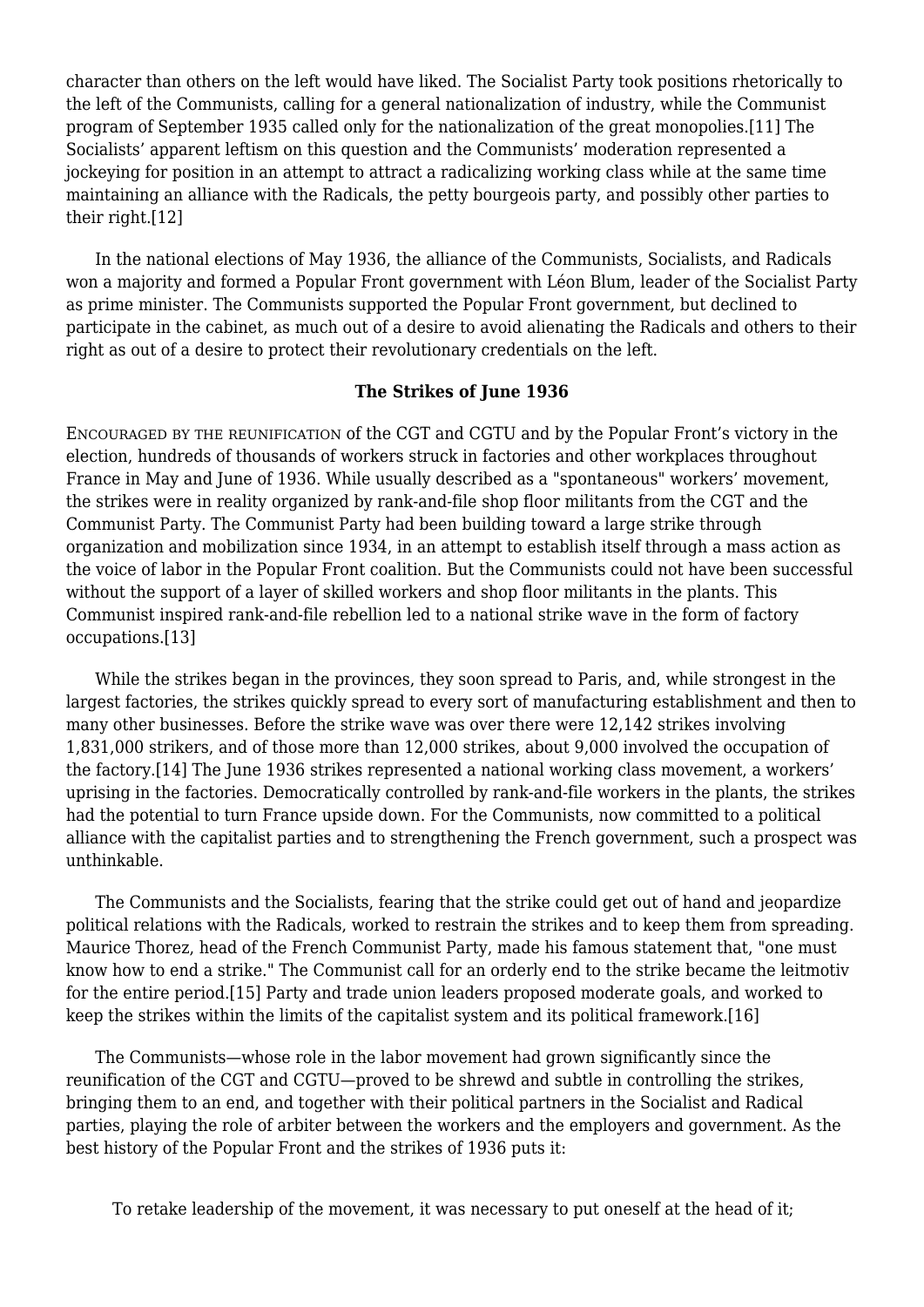to discipline it, it was necessary to unify it; to bring it to an end, it was necessary to generalize….The order for a general strike was therefore a tactic designed to take in hand the spontaneous movement.[17]

 Or to put it another way, in order to end the strike, the Communists together with the CGT union officials, the Socialist Party, and the Popular Front government which included the capitalist Radical Party, had to take the control of the strike out of the hands of the rank-and-file workers.

 The Communists, operating through the CGT, were now in a position in much of the country to take leadership of the strikes, facilitating negotiations with the government, and carrying out the orderly evacuation of the factories. The Communists in this way succeeded in transforming the strikes against the employers into a movement in support of the Popular Front government, while the Popular Front government simultaneously brought employers and unions into tripartite negotiations with the government to reach a national agreement. The Communists' most important consideration throughout was the preservation of the Popular Front government of Léon Blum.[18] With Blum at the head of a Popular Front government, thought Stalin, the Soviet Union would have an ally against Nazi Germany. Stalin's compass in plotting his course was not the needs of the international working class, but rather the defense of the Soviet state.

# **The Settlement of the June 1936 Strike**

THE STRIKE SETTLEMENT which was negotiated by the Popular Front political partners, resulted in both industry-wide agreements, in an enormous growth of the labor union movement, and in the generalization of collective bargaining agreements. On June 7, 1936, the General Confederation of French Employers (CGPF) and the General Confederation of Labor (CGT) under the auspices of the Popular Front government negotiated the Matignon Accords, the most significant labor union victory in French history. The agreement provided for recognition of the unions and their right to strike. The unions also won wage increases of between 7 and 15 percent, with an increase of no more than 12 percent overall for any firm. Though in reality in some industries the wage increases reached 15, 20, or even 25 percent.[19] At the same time the Blum government put forward social legislation which legalized collective bargaining and established the 40-hour work week, two-week paid vacations, and other benefits.[20] The Popular Front labor legislation represented a kind of labor bill of rights unknown before in French history.

 After the strike, the CGT grew faster than any labor union movement before it in European history, claiming 5,300,000 members by 1937. The Catholic CFTU also grew from 150,000 to 500,000 members. For the first time in French history, collective bargaining became a widespread phenomenon, with 2,300 contracts registered by 1936 and 8,000 by the outbreak of the war in 1939. While only 18 were national agreements, there were hundreds of regional pacts.[21] All of this constituted remarkable success in winning both economic reforms and in passing labor legislation. The Popular Front had encouraged workers to fight, and fighting the workers had won what was at one level a tremendous victory. Yet, given the situation both in France and in Europe at the time, even this remarkable victory remained tenuous.

# **What Was Possible?**

WHILE THERE IS NO DOUBT that the strikes and occupations, the union recognition and contracts, and the social legislation represented important victories for the working class, the question is, was it possible to go further? And, more important, was it necessary to go further? At about the same time that Thorez had declared that "one has to know how to end a strike," the left socialist Marceau Pivert and responded with another slogan, "Everything is possible." Pivert's words suggest that the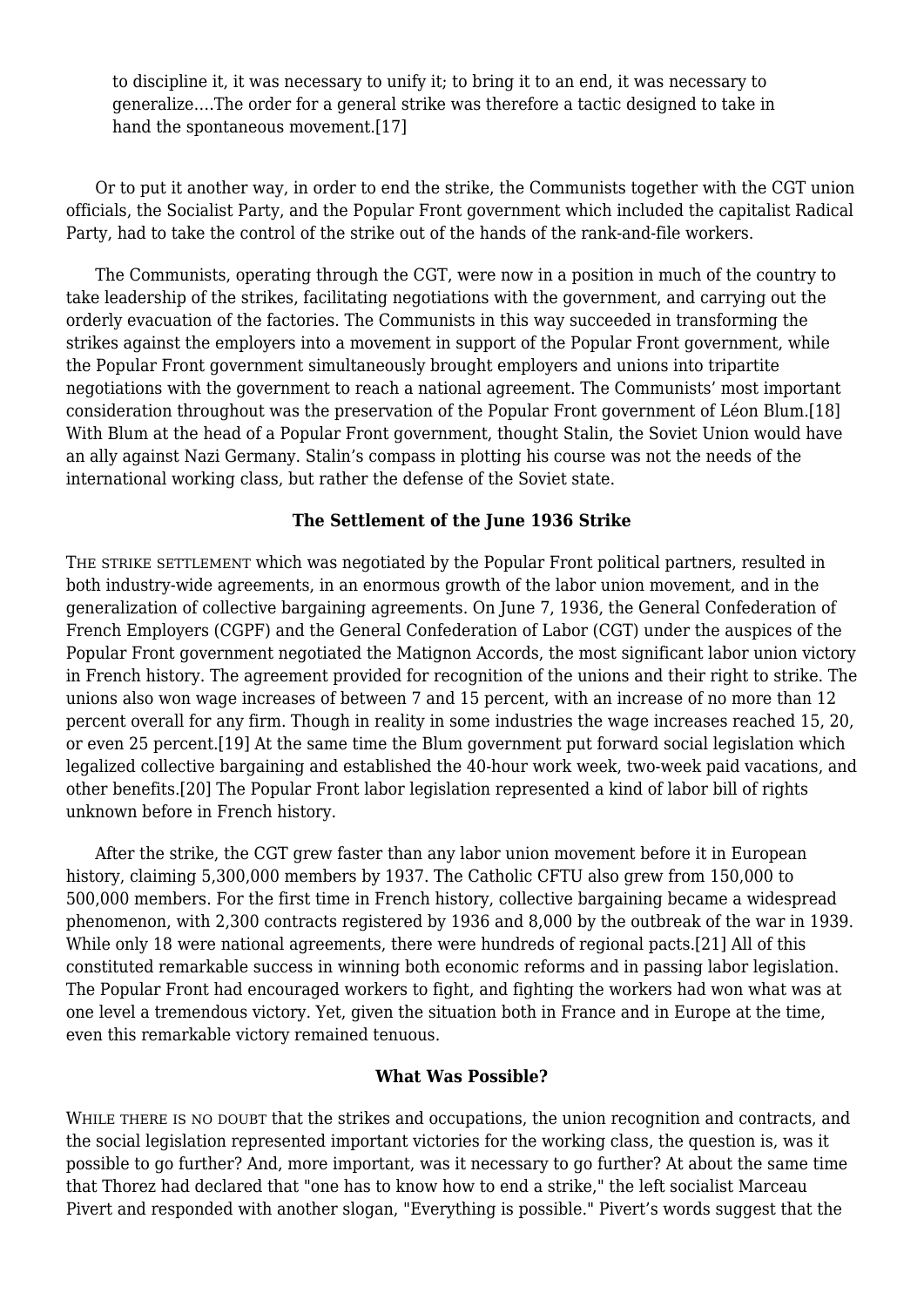movement could have pressed forward to socialist revolution. Whether or not everything was possible, the question remains, what was possible? Was it possible to have pushed the movement further? And wasn't it necessary to continue to lead the workers' movement further if it was not to be driven back and defeated? Without a doubt the labor movement and the left might have advanced much further, but to do so they would have to have been prepared to act independently.

 But the Communist Party hesitated to lead the working class in taking steps to further workers' power because it feared that that might have threatened its alliance with the Socialists and Radicals. While a kind of de facto workers' power existed in many of the larger factories, the Communists did not call for creating workers' factory committees to run the factories, nor did they take the more radical step of beginning to create workers' councils, institutions of workers' economic and political power on the model of the Russian Revolution in its first few years.[22] Nor did the Communists fight for really strict and effective wage and price controls, and consequently within a few months of the end of the strikes, "Price rises rapidly negated the increases in wages."[23] While there were nominal price controls, they were neither adequate nor effective and workers' wage gains quickly began to evaporate because of inflation at a rate of 25 to 40 percent.[24]

 The Communists might also have called for the nationalization of industries and workplaces under workers' control as a step toward the creation of a socialized economy. The Socialist Party and the CGT favored nationalization of selected industries, and even the Catholic trade unions had become sympathetic to the notion. The Communist Party, however, never raised the idea of the nationalization of industry during the Popular Front period (except for the nationalization of munitions plants). This was, in part, because their earlier program (from the Third Period) argued that only revolution could achieve nationalization of industry; and, in part, because after 1935 they feared alienating their bourgeois allies. The Popular Front government of Prime Minister Camille Chautemps, nevertheless, did in 1937 nationalize the financially collapsing railroads by acquiring 51 percent of the stock, but that was nationalization under the capitalist state's control, without union or worker participation in management.[25]

 During the Popular Front, the Communists were often less radical than the Socialists and the CGT, and certainly less radical than many working class militants. Why did the Communists hesitate to build workers' power upon the basis of the strikes, the progressive factory legislation, and the Popular Front's electoral success? Why did the party fail to provide political leadership to advance working class power? The reason for the Communists' restraint of the workers' movement was the party's desire to build and maintain a cross-class alliance with the French bourgeoisie and to strengthen the state, particularly to strengthen the military, so that France would be a strong ally of the Soviet Union in the event of an attack by Nazi Germany. To have raised demands such as factory committees or workers' councils which threatened property and capital's supremacy in the workplace or to have demanded strict and effective controls on prices and profits, which would have regulated or transformed the market, would have placed the Communists at odds with the Radicals and with the haute bourgeoisie, jeopardizing the French alliance with the Soviet Union. Stalin subordinated everything to the survival of his regime in the Soviet Union, including the French working class. The Communist Party was the only party with the authority and organization at the time to have led the working class to expand its power in French society, and its failure to do so would lead to government and employer reaction that would crush the workers' movement. Before turning to that, however, we should discuss for a moment the Popular Front's policies in other areas.

#### **The Popular Front's Foreign Policy**

WHILE THE COMMUNIST PARTY ATTEMPTED TO MODERATE the Popular Front as it dealt with labor questions—even in the face of a massive general strike and widespread factory occupations—so too it worked to moderate other policies. Sections of the French left strongly opposed the military, but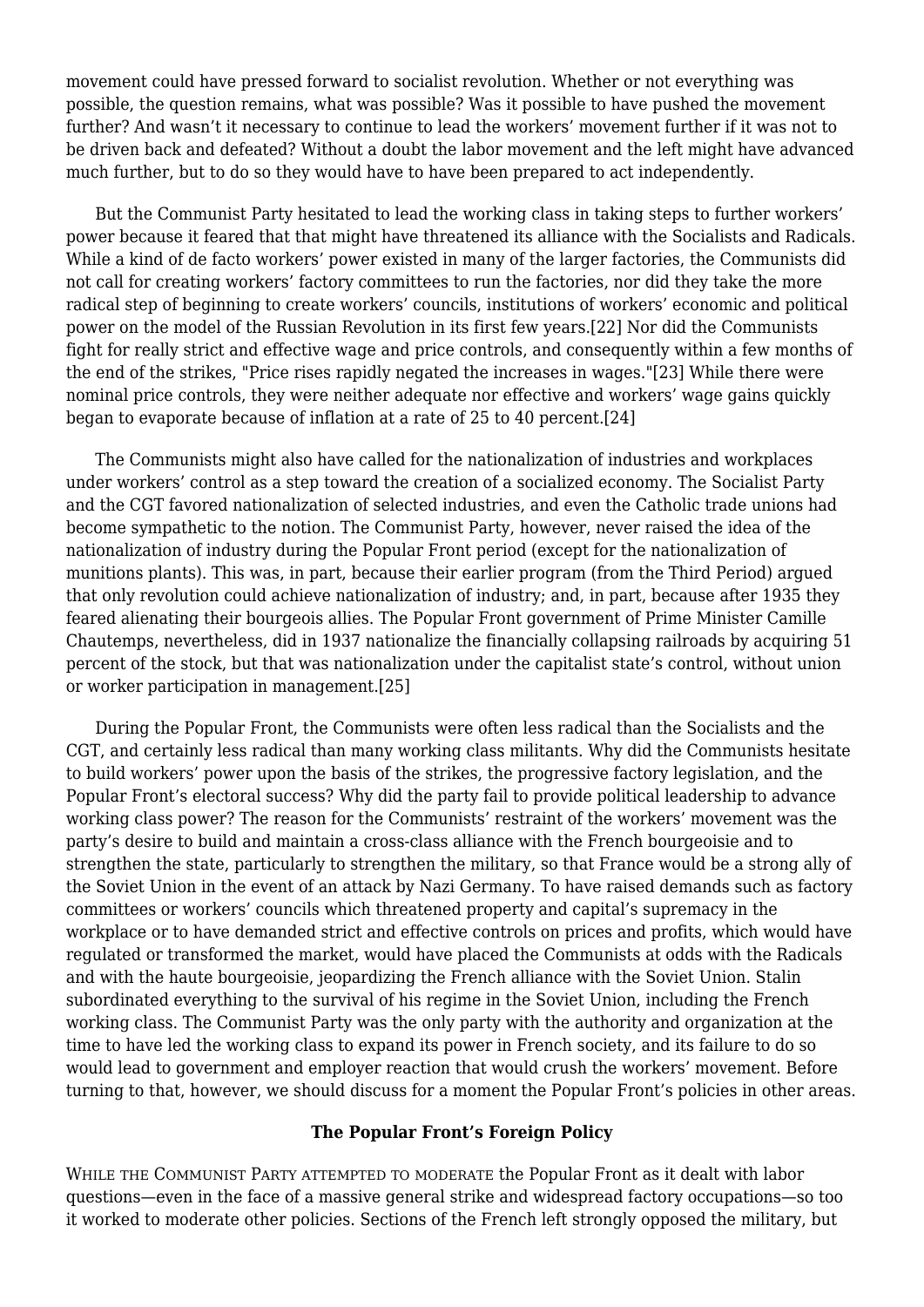after 1934 the Communists were not among them. While the Communists had in earlier years been opposed to the military and its budget, they now supported a strong France in alliance with the Soviet Union as a bulwark against Nazi Germany. Though the Popular Front nominally called for peace through general disarmament, neither the Popular Front nor the Communists supported any such policy in reality. They wanted a larger budget for a stronger French army. This had political implications for domestic politics, for the French military, like the military establishment in other capitalist nations, was a mainstay of political conservatism, and the military budget was its life blood. Still, the French state had to be strengthened to resist the Nazis, and so the military budget had to be maintained or even increased.

 Among the French left, the Communists had, before 1934, been the most vocal and active antiimperialists. The Popular Front's role in imperial affairs, however, did not oppose imperialism, but rather aimed at reform, at making the empire more successful by making it more efficient and more humane. While the Communists and the Popular Front removed the notoriously reactionary head of the French overseas empire, they did not change the policies or the staff. As one historian has noted, "The Popular Front government coalition did not…at any stage question imperialism itself, even in its programme for government."[26]

 The Communist Party, once historically the most outspoken opponent of French imperialism, now became instead, along with the Socialist Party, an advocate of a more humane empire. For example, rather than supporting Algerian independence, as it once had, the Communist Party now supported the Socialist plan for extending French citizenship to Algeria.[27] During the Popular Front government, though at moments there was a loosening of governmental controls, in general repression of movements for self-determination and independence from the empire continued in Vietnam.[28]

 The Communists could not support an anti-imperialist movement because that would weaken France. A strong France capable of fighting Nazi Germany and defending the Soviet Union could be maintained only by maintaining the French empire in Africa, Asia, and the Americas.

# **The Communists Restate their Revolutionary Program**

SURPRISINGLY, WHILE THE FRENCH COMMUNIST PARTY, in order to support the Soviet Union's alliance with France pursued these moderate policies aimed at strengthening the French state and its empire and at restraining the labor movement and the left, it also paused long enough in the midst of this activity to reassert the party's long term revolutionary goals. Toward the beginning of this Popular Front period, on November 21, 1935, the Communist Party restated its conviction that socialism could come about only through a revolution that destroyed the capitalist state and replaced it with "the dictatorship of the proletariat." This working class dictatorship, the Party asserted, would, unlike Fascist dictatorships, be based on "real freedom and true democracy," where workers and the popular masses elected their own representatives subject to recall at any time.[29]

 Yet, even as they restated this commitment to the dictatorship of the proletariat as a model of working class democracy, Stalin was at work in the Soviet Union liquidating the opposition in the Communist Party of the Soviet Union, dismantling the workers' councils (soviets), and ending the autonomy of the trade unions.[30] That is, in the Soviet Union, the headquarters of the Communist International which set the policy of the Communist Parties throughout the world, the Stalinist counter-revolution was creating a dictatorship every bit as totalitarian as that of the Nazis in Germany, yet in France, the Communist called for a strategy of achieving workers' democracy and socialist revolution by way of the Popular Front.

What was going on here? How do these three contradictory tendencies—moderate policies in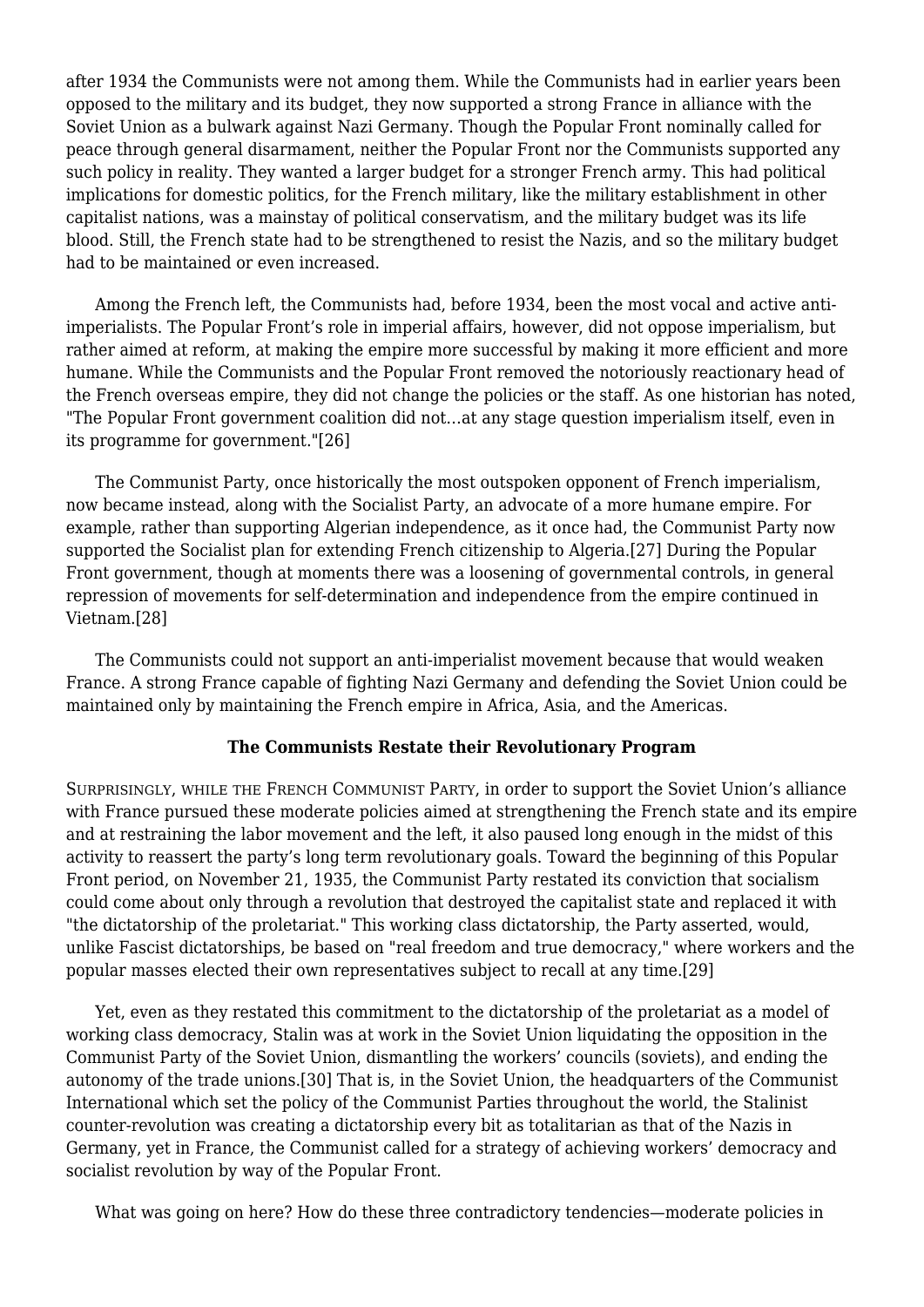practice, accompanied by calls for revolution in France, and simultaneously a program of counterrevolution and dictatorship in Soviet Russia—coexist? What bound these three incongruous positions together? What held them together was Stalin's need to keep control of the working class political organizations in Europe, parties and movements which he knew could play a decisive role in domestic politics and therefore in shaping foreign policy. To keep control of those increasingly radical movements during times of such tumult, he had to present the Soviet Union and Communism as a revolutionary alternative, even as he carried out a counter-revolution at home. It is this revolutionary ideology and rhetoric that differentiate the Popular Front from simple reformism, the Communist argument that through reformism one can arrive at revolution.[31]

# **From the Popular Front to the Employers' Offensive**

TO RETURN TO THE DOMESTIC ISSUES and particularly to labor, the Communists' failure to follow up on the strikes and factory occupations by building workers' power in the workplace and in politics, meant that it was the employers' who took the initiative. The failure to advance the power of the working class meant that the power of the capitalists advanced. In reaction to the strike—which had resulted in union recognition and contracts as well as social legislation, and also in a kind of de facto workers' control over various aspects of the workplace—employers organized and then fought back. During the course of struggles in 1937, the employers created new associations and chambers at the center of the right wing offensive in politics.[32]

 So, by the late 1930s, a new right wing, a kind of anti-Popular Front, developed, made up of the old political right, new middle class conservatives, and the employers' associations now under new management. This would be the right wing that would virtually welcome the Nazi invasion and that would form the political base for the Vichy government of France.

 While the Popular Front remained in power, it gradually lost ground in society and in politics because it failed to take initiatives in the workplace. The first Popular Front government of Léon Blum lasted only from June of 1936 to June of 1937, to be succeeded by the more moderate socialist government of Camille Chautemps. Blum served as Prime Minister for a month again in the spring of 1938, but at that point the Popular Front, having lasted less than two years, disintegrated.

 With the Popular Front having collapsed, Édouard Daladier of the right wing of the Radical Party served as Prime Minister from April of 1938 to March of 1940, providing political support for an employers' offensive. Despite the Matignon Accords and the social legislation passed by the legislature, employers pushed workers to work more than the 40-hour week and to give up the twoday weekend. The Daladier government issued decrees (*déscrets-lois*) reducing social services and increasing taxes on consumption and on wages. Price controls were ended in order to encourage capital to invest.

 Workers reacted to the employers' workplace and political offensive in the late autumn of 1938, once again engaging in strikes and factory occupations, but by November 25 and 26 the majority of the factory occupations had ended. Employers responded to the workers' strikes with a lockout. The CGT, forced to respond, countered with a call for a 24-hour general strike on November 30, and, though the response varied in different regions and industries, a majority of organized industrial workers participated in the urban areas, though white collar and service workers were too intimidated to join in.

 The Daladier government's response to the strike was brutal, the worst of the inter-war period. The government arrested more than 500 militants, condemning some to a few days in jail while others served terms as long as 18 months. Some union leaders lost their posts in tripartite commissions, while others lost their positions in transportation or the postal service or suffered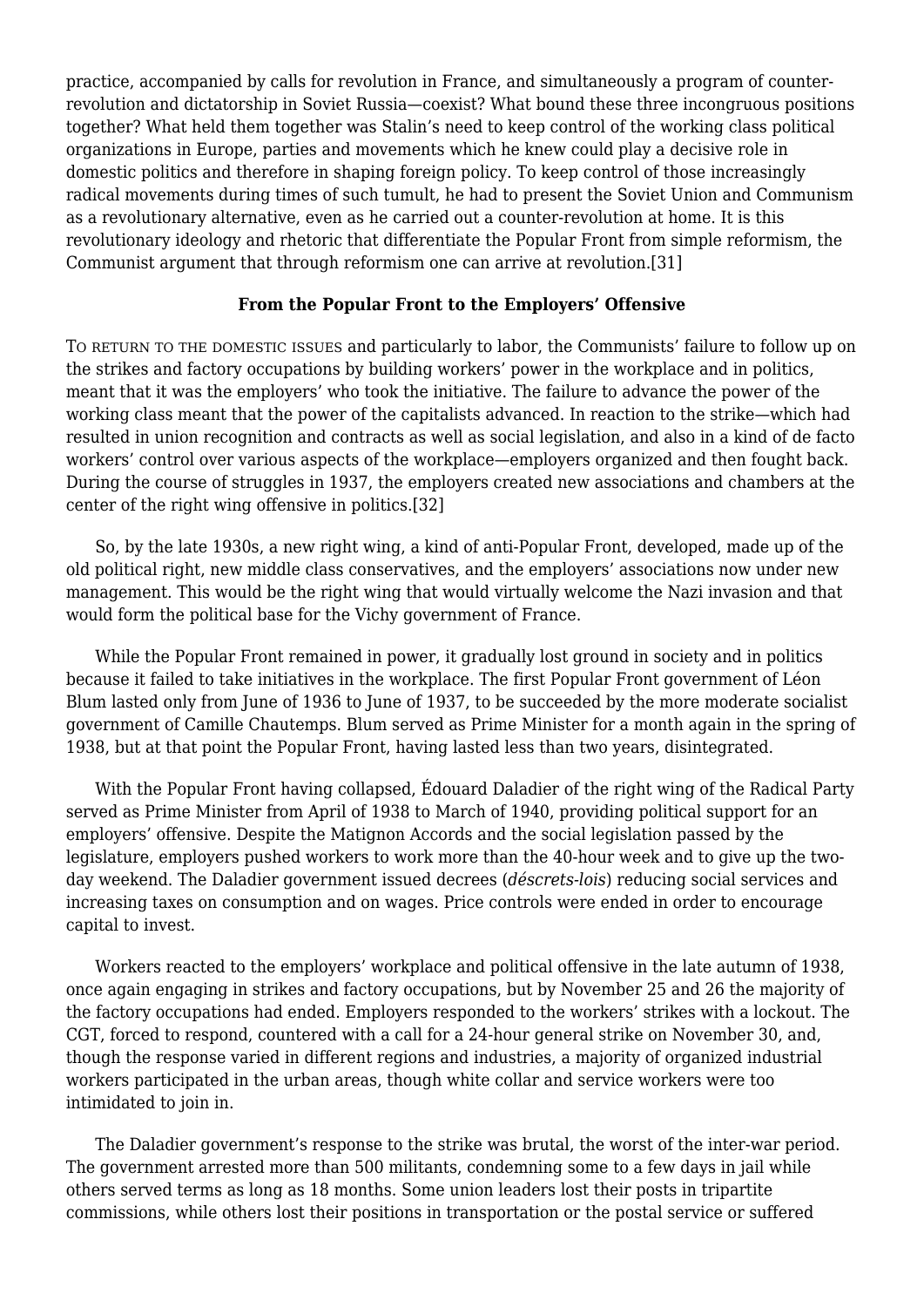some sort of sanction. Where the state was the employer there were firings and layoffs, as in the aeronautics industry where 35,000 to 40,000 workers were let go. Many private employers closed their doors, fired everyone and rehired, on the basis of individual not collective contracts, only those they wanted, and they did not want the union militants. At least 800,000 workers lost their union contracts to be rehired as individuals without union protections. In December of 1938 and again in April and May of 1939, the Daladier government issued decrees that effectively ended the 40-hour work week and established a week of 45 hours. Jean Zyromski, a left-wing Socialist labor leader said at the time that "the power of the bourgeois state has been shown to be strong and effective." As the historian of the 1938 strike Guy Bourdé wrote, "November 30 [1938] marked the end of the dream of 1936."[33]

 The Communist Party's Popular Front policies of support for the capitalist government had disoriented and disarmed the labor movement and resulted in a catastrophic defeat. With the Popular Front and the unions defeated, and the right wing in power, there remained no effective opposition to Fascism in France. On May 10, 1940 Hitler launched an invasion of the Low Countries and France, and by June 25, the French government signed an armistice. The German Army occupied part of France while the rest of the country was controlled by the collaborationist Vichy government. In France civil liberties and political democracy disappeared, the left was suppressed, and the labor movement was subjugated. Wages and working conditions declined in France, while many French workers were sent to labor in Nazi Germany. By November 1943 over 1.3 million French workers had been sent to Hitler's Germany to work in factories there.[34] The Popular Front had failed in France disastrously.

# **Conclusion**

THE POPULAR FRONT STRATEGY not only failed to stop fascism in France, but it also tended to disorient the working class, to bring it under the influence and the sway of the bourgeois political parties. At the same time it strengthened the hold of the Stalinist Communism of the Soviet Union over the most political and committed groups in the labor movement. Following World War II, a version of the Popular Front in Eastern Europe served as a phony democratic façade for the imposition of Stalinist Communism on the countries of Eastern Europe by the Red Army's simultaneous "liberation" and conquest and occupation of those territories. Beyond that, Popular Front politics by other names—such as the Peoples' Anti-Monopoly Coalition—became a permanent feature of the Communist Party and of other parties influenced by Stalinism, such as the Maoists. The Popular Unity of Salvador Allende (1970-1973), what he called "the Chilean Road to Socialism," represented yet another Popular Front experience, this time in the Americas, with the same tragic consequences as in Europe in the 1930s. Eventually, what had been Stalin's Popular Front evolved with the adaptation of the Communist Parties of Western Europe to capitalism and electoralism into what came to be called Euro-Communism. The Communist Parties simply became social democratic Parties by another name.

 The tragedy of this Popular Front experience was that another alternative was possible, and that the Communist Party and its Popular Front not only blocked the path forward, but also collaborated with the capitalist class and its state in the suppression of that alternative. Many contemporaries and many students of the period today believe that revolution was possible. But, even if revolution had not been on the agenda, the possibility existed to build institutions of workers' power, to strengthen the class independence of workers, and to advance the fight for socialism. A revolutionary socialist labor movement would have been a greater bulwark against fascism than the liberal capitalist state.

 What might have been done instead? For a moment in the mid-1930s it seemed as if the left wing of the Socialist Party, led by Jean Zyromski and Marceau Pivert, might provide a revolutionary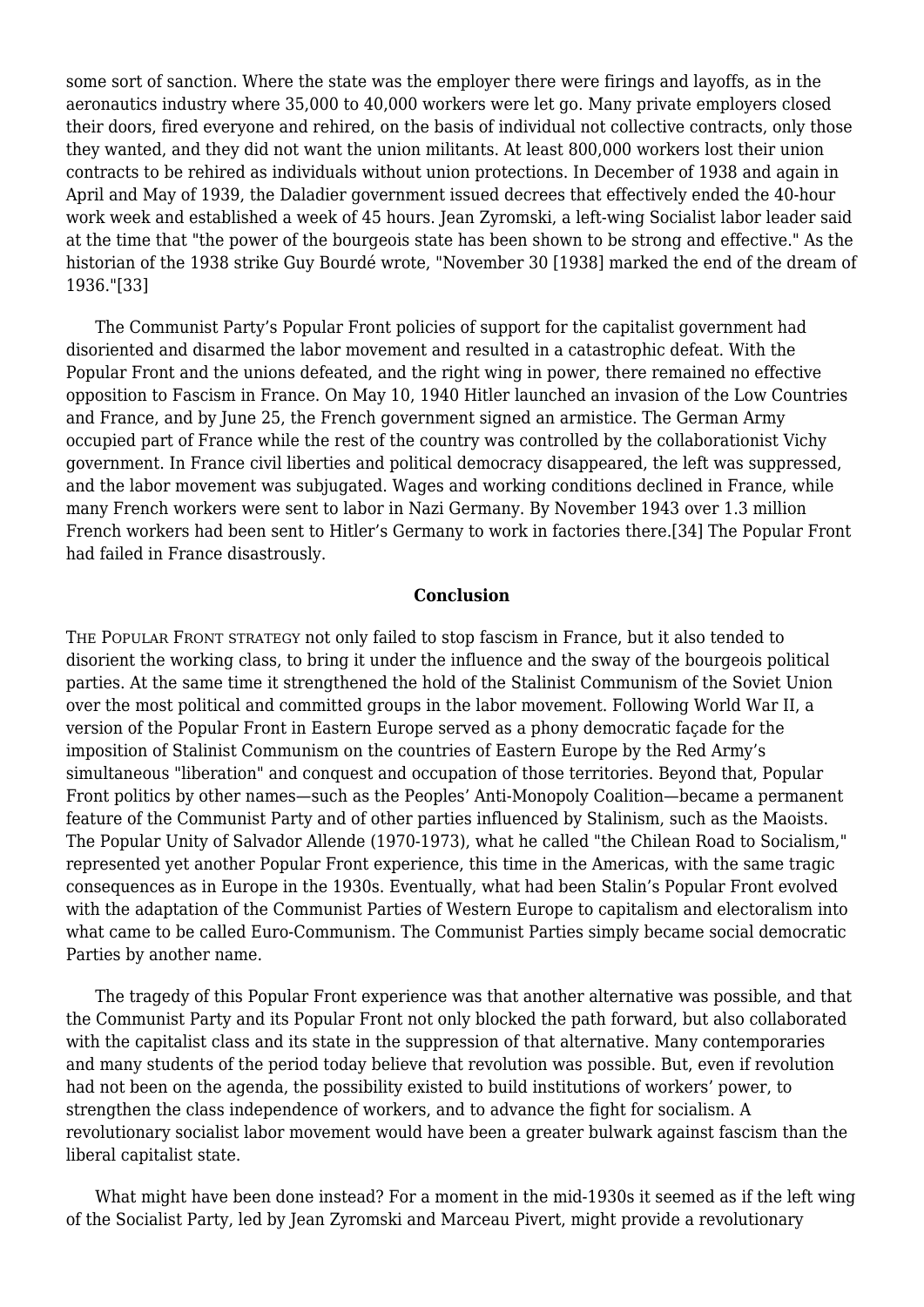leadership, but Pivert, though he founded the Gauche Revolutionnaire (Revlutionary Left), could not break from the orbit of the Socialists, while Zyromski leaned toward the Communists.[35] Leon Trotsky and his followers in the small Trotskyist group in France criticized the Communist Party and its Popular Front line and proposed a revolutionary alternative, but Trotsky's small group proved, for whatever reason, ineffective in influencing labor and left politics significantly in that period.[36] The Socialist Party with its long history and the Communist Party with its claim to represent the revolutionary experience of the Soviet Union, and the CGT with its labor union organization continued to exert an unbreakable hold on the French workers.

 We have the advantage today, an advantage resulting ironically from the general weakness of the workers' movement, that we do not have to deal with powerful Socialist and Communist Parties. In the United States at least, no political party has the sort of hold on the working class that the Socialist, Communists and CGT had in France. The same may be said to be true in Europe, Latin America, Africa, and Asia. Throughout the capitalist world leftists find themselves in the position of having to rebuild the labor movement and the left from the ground up.[37] Yet, though it is clear that the Democratic Party in the United States is a capitalist party at home which is committed to American imperialism abroad, some on the left propose building the social movements and the left through an alliance with the Democratic Party. While some argue for working within the Democratic Party to capture and realign it, others argue for an "inside/outside" strategy seen as a war of position, taking advantage of the cover of the Democrats to advance the left. As the experience of France in the 1930s demonstrates, such tactics tend to disorient the labor and social movements while bringing them under the sway of a political party with capitalist objectives.

 What this means is that, while working to build the grassroots social movements and rank-andfile labor movements which form the motor of workers' power, we must simultaneously fight for the political independence of the workers movement and of the left. While a rank-and-file perspective is important, we must at the same time find a way to project the notion of workers' independent political power.

# **Footnotes**

1. This paper comes out of a presentation made at the World Peace Forum, Vancouver, British Columbia, November 7-8, 2009.

2. Historically the CPUSA has since the mid-1930s supported Democrats, even when it ran its own candidates. In 2008, the CPUSA supported and its members worked for Obama's election, though the party as usual argued the need to go beyond Democrats and Republicans and to eventually create a people's party. Eric Mann, whose politics might be characterized as neo-Stalinist, argued "Ten Reasons to Support Barack Obama." Mann also has usually supported Democrats, arguing the need to stop fascism in the United States by forming an alliance with people of color. Bill Fletcher, who comes out of a Maoist background, also supported Obama. "All American progressive should unite for Obama," said Fletcher in an article co-authored with several others. ("[Progressives for](https://newpol.org/%E2%80%9Dhttp://www.thenation.com/doc/20080407/hayden_et_al%E2%80%9C) [Obama](https://newpol.org/%E2%80%9Dhttp://www.thenation.com/doc/20080407/hayden_et_al%E2%80%9C)," *The Nation*, March 24, 2008.) Fletcher's position of "critical support" is also stated at *[Money Drives Politics](https://newpol.org/%E2%80%9Dhttp://donorsandpolitics.wordpress.com/2008/02/14/critical-support-of-obama-says-bill-fletcher/%E2%80%9D)*.

3. Panel "Class or Nation? The Era of the Popular Front," Miguel Figueroa and Dan La Botz," 1929-1939 – From Crash to Catastrophe – A Teach-In on What Happened and Its Lessons for Today – November 7, 8, & 1, 2009 – Maritime Labour Centre, Vancouver, British Columbia.

4.I hope to continue this analysis of the Popular Front with another paper dealing with Spain to be published in the near future.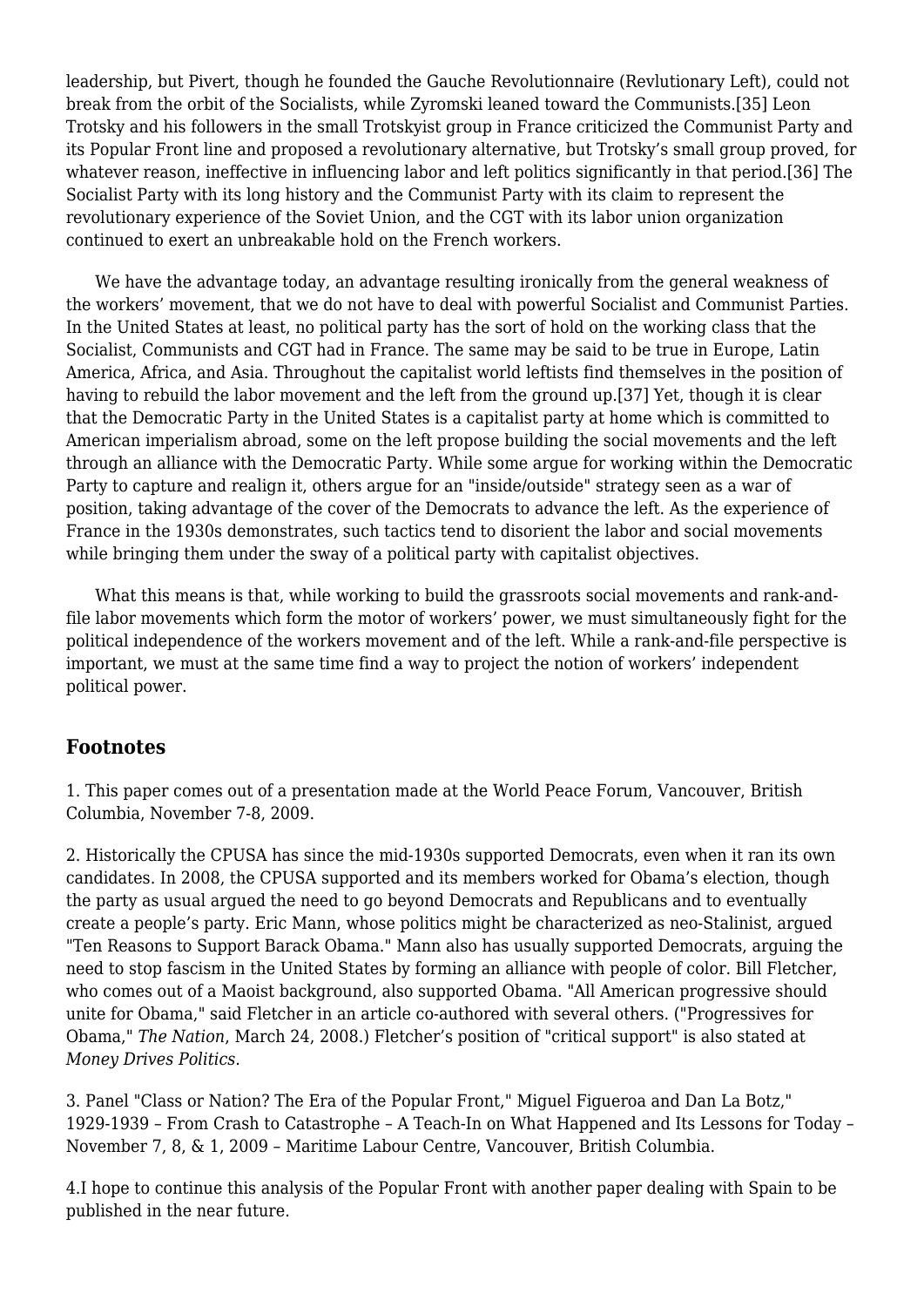5. Some, following Walter G. Krivitsky, *In Stalin's Secret Service: An Exposé of Russia's Secret Policies by the Former Chief of the Soviet Intelligence in Western Europe* (University Publications of America, 1985), have suggested that Stalin's search for collective security was only buying time in order to reach an agreement with Hitler. In any case, in the mid-1930s he was seeking collective security and that principally motivated the Popular Front policy.

6. Stalin's role in transforming the Soviet Union and the policies of the Communist International, and specifically in using the Popular Front to form alliances with capitalist parties, in order to achieve his foreign policy objectives has been documented and argued in: Fernando Claudín, *The Communist Movement: From Comintern to Cominform* (New York: Monthly Review, 1975) [Spanish edition 1970], Vol. I, 126-241. Claudín was a leader of the Spanish Communist Party throughout the period he describes and discusses. Many other histories from various points of view document Stalin's policy as well.

7. Annie Kriegel, *Aux Origines du Communisme Français* (Paris : Flammarion, 1969 [1964]), pp. 377-419, gives the PS and PC membership figures.

8. Val R. Lorwin, *The French Labor Movement* (Cambridge, Mass.: Harvard, 1954), p. 59 gives French CP membership for 1930.

9. Lowin, *French Labor Movement*, p. 69.

10. Jacques Delperrié de Bayac, *Histoire du Front Populaire* (Paris : Fayard, 1972), 84-99.

11. *Ibid.*, p. 152.

12. The Socialist Party's radicalism was only apparent, since both the SP and the CGT had long called for the nationalization of major industries as part of their program, while the Communist Party earlier in the 1930s called for workers' revolution with the nationalization of industry to come afterwards.

13. Jacques Duclos, *Memoires, 1936-1939* (Paris: Fayard, 1969), 145. Duclos, a Communist Party leader, writes of "…the spontaneous movement of factory occupations with the participation of workers who had never before in their lives gone on strike." [My trans.] Studies of the strikes, however, show that it was CGT and CP militants who, following months of propagandizing by the unions and the left, organized the strikes along lines that corresponded to the party's policy. Bertrand Badie, « Les grèves du front populaire aux usines Renault, » *Le Mouvement Social*, No. 81 (Oct. – Dec. 1972), 69-109 ; Raymond Hainsworth, « Les grèves du Front populaire de mai et juin 1936 : Une nouvelle analyse fondée sur l'edute de ces grèves dan le bassin houiller du Nord et du Pas-de-Calais, » *Le Mouvement social*, No. 96 (July-Sept., 1976), 3-30.

14. Antoine Prost, « Les grèves de mai-juin 1936 revisitées, » *Le Mouvement Social*, No. 200 (July-Sept., 2002), p. 35 and fn. 3.

15. Jacques Danos and Marcel Gibelin, *Juin 36* (Paris : Maspero, 1972), Vol, I, pp. 116-17.

16. Georges LeFranc, *Le Front Populaire* (Paris: Press Universitaires de France, 1968), p. 68. I paraphrase LeFranc here. Most historians of the Popular Front recognize the role of the Communist Party in keeping the strike movement from becoming more radical and threatening the Popular Front government.

17. Danos and Gibelin, *Juin 36*, Vol. I, 68.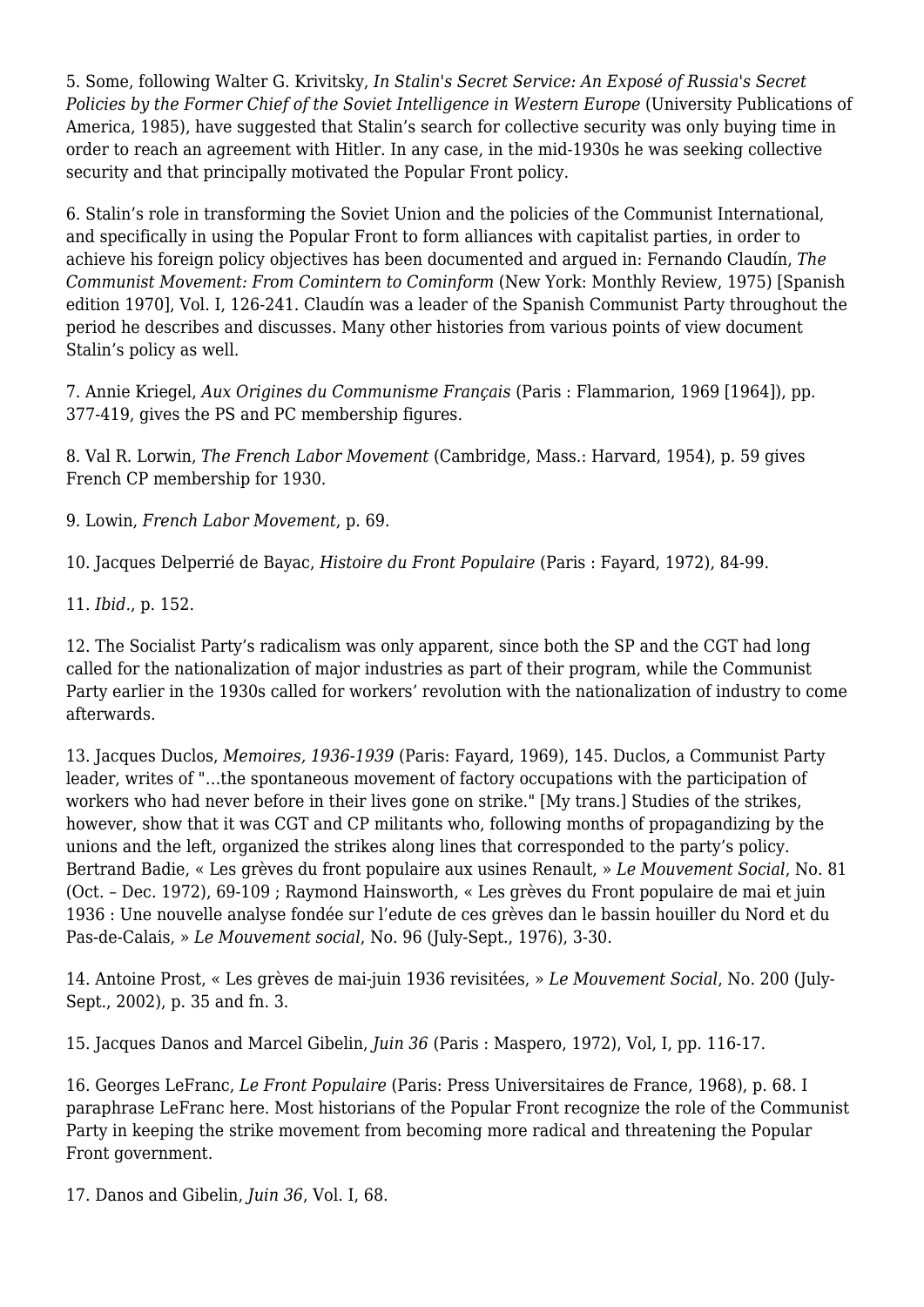18. Bertrand Badie, « Les grèves de 1936 aux usines Renault, » in: *La France en mouvement, 1934-1938* (Paris : Champ Vallon, 1986), p. 85.

19. Danos and Gibelin, *Juin 36*, Vol. I, p. 82; Vol. II, p. 89.

20. *Ibid.*, Vol, II, 90-96.

21. Lorwin, *Ibid.*, pp. 74-77.

22. Anweiler, Oscar, *The Soviets : The Russian Workers, Peasants, and Soldiers Councils, 1905-1921*. New York: Pantheon, 1974; Maurice Brinton, *The Bolsheviks and Workers' Control, 1917-1921* (Montréal: Black Rose Books, 1972); Carmen Siriani, *Workers Control and Socialist Democracy: The Soviet Experience* (London: New Left Books, 1982); S.A. Smith, *Red Petrograd: Revolution in the Factories, 1917-1918* (Cambridge: Cambridge University Press, 1985.)

23. Lorwin, *French Labor Movement*, p. 79.

24. Danos and Gibelin, Vol. II, p. 100-104,

25. Discussions of the nationalization of the French railroads can be found in: Georges Harcavi, "Nationalization of the French Railways," *Annals of the American Academy of Political and Social Science*, Vol. 201 (Jan., 1939) pp. 217-226, and in, Adolf Sturmthal, "Nationalization and Workers' Control in Britain and France," *The Journal of Political Economy*, Vol. 61, Nol. 1 (Feb., 1953) pp. 43-79.

26. Catherine Coquery-Vidrovitch, the Popular Front and the Colonial Question. French West Africa: An Example of Reformist Colonialism," in: Tony Chafer and Amanda Sackur, *French Colonial Empire and the Popular Front: Hope and Disillusion*. (New York: St. Martin's Press, Inc., 1999), p. 157.

27. Duclos, Vol. II, 277-80.

28. For a discussion of the left in Vietnam during this period see, ["La Lutte and the Vietnamese](https://newpol.org/%E2%80%9Dhttp://www.marxists.org/history/etol/revhist/backiss/vol3/no2/hemery.htm%E2%80%9C) [Trotskyists,](https://newpol.org/%E2%80%9Dhttp://www.marxists.org/history/etol/revhist/backiss/vol3/no2/hemery.htm%E2%80%9C)" a collection of excerpts from Daniel Hemery's book *Revolutionnaires Vietnamiens et pouvoir colonial en Indochine*, edited by Ted Crawford and published in RevolutionaryHistory, Vol. III, No. 2 (Autumn, 1990).

29. Duclos,Vol. II, 272-277.

30. The revolutionary socialist analysis of the Stalinist counter-revolution in Russia was developed by Leon Trotsky, *The Revolution Betrayed* (New York: Pantheon Press, 1972); Max Shachtman, *The Bureaucratic Revolution: The Rise of the Stalinist State* (New York: The Donald Press, 1962); Tony Cliff, *Russia: A Marxist Analysis* (London: International Socialism, 1964). Shachtman's analysis is compelling (and it is independent of his unfortunate later political evolution).

31. There is one more element that must be added to this already complicated picture, and that is *the very real revolutionary aims* of Stalinism as a social system and a political movement. In the years of the Popular Front, 1934-1939 in France, the Stalin's counter-revolutionary transformation of the Soviet Union, that is, the destruction of workers' power and the imposition of a new bureaucratic ruling class, was till in process and not yet complete. What would become clear as that regime established itself was that like other social systems—though for different reasons, through different mechanisms, and with different aims—it too would tend toward conquest and empire. Stalinism, a new social system with its own *raison d'être* was by its very nature both anti-capitalist and anti-socialist. The tendency of Stalinist imperialism which only became absolutely clear after